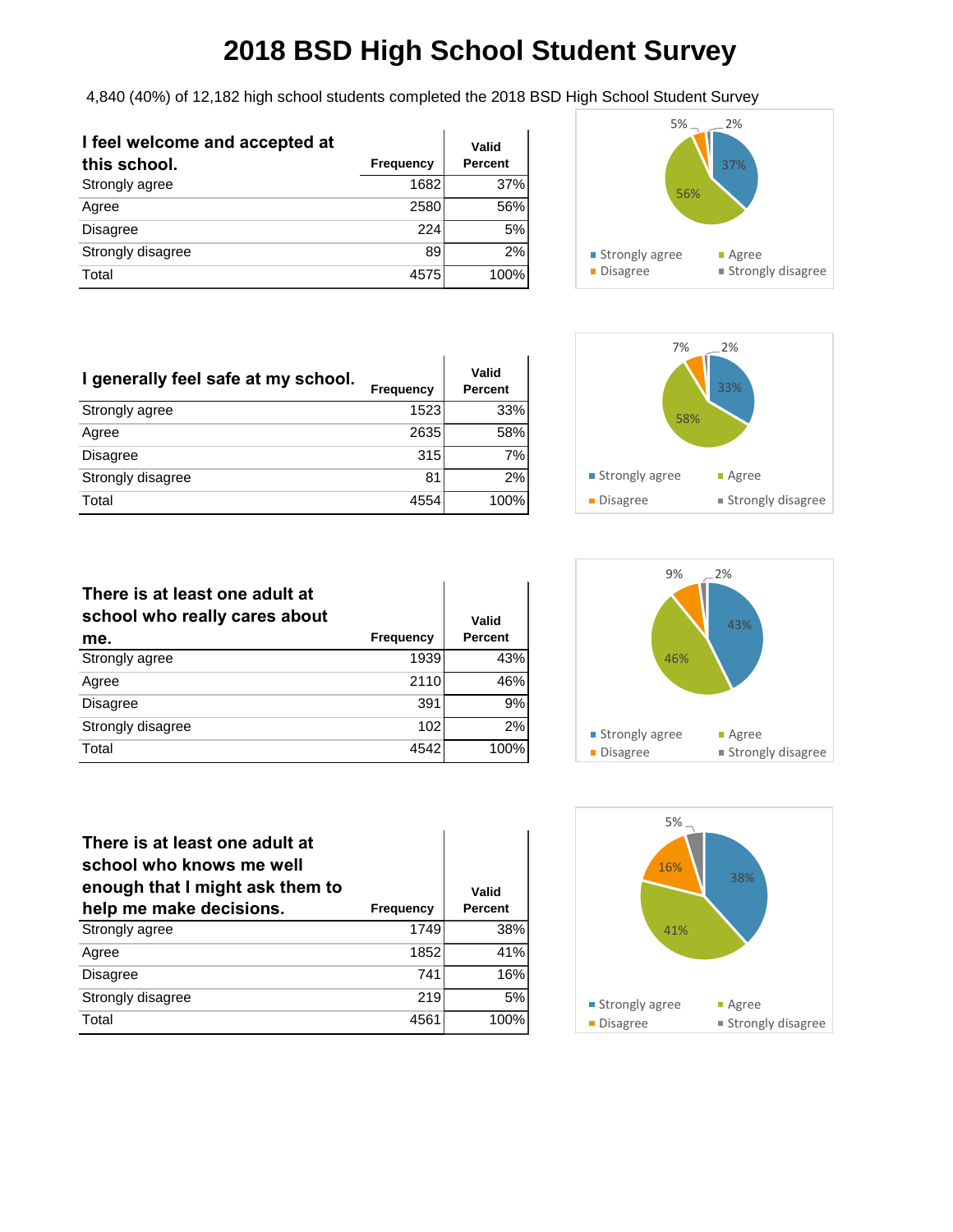| My teachers set high     |           | Valid   |
|--------------------------|-----------|---------|
| expectations for me.     | Frequency | Percent |
| <b>Strongly Agree</b>    | 1516      | 33%     |
| Agree                    | 2429      | 53%     |
| <b>Disagree</b>          | 251       | 5%      |
| <b>Strongly Disagree</b> | 60        | 1%      |
| Don't Know               | 310       | 7%      |
| Total                    | 4566      | 100%    |



| My teachers expect me to attend<br>college. | Frequency | Valid<br><b>Percent</b> |
|---------------------------------------------|-----------|-------------------------|
| Strongly agree                              | 1824      | 40%                     |
| Agree                                       | 1994      | 44%                     |
| <b>Disagree</b>                             | 223       | 5%                      |
| Strongly disagree                           | 37        | 1%                      |
| Don't Know                                  | 467       | 10%                     |
| Total                                       | 4545      | 100%                    |



| I set goals for my learning this |           | Valid   |
|----------------------------------|-----------|---------|
| year.                            | Frequency | Percent |
| Strongly agree                   | 1519      | 33%     |
| Agree                            | 2624      | 57%     |
| Disagree                         | 356       | 8%      |
| Strongly disagree                | 76        | 2%      |
| Total                            | 4575      | 100%    |

| 8%               | 2%                       |
|------------------|--------------------------|
| 57%              | 33%                      |
| ■ Strongly agree | ■ Agree                  |
| <b>Disagree</b>  | <b>Strongly disagree</b> |



| I am on track to meet my learning |                  | Valid   |
|-----------------------------------|------------------|---------|
| goals.                            | <b>Frequency</b> | Percent |
| Strongly agree                    | 1187             | 29%     |
| Agree                             | 2455             | 59%     |
| <b>Disagree</b>                   | 268              | 6%      |
| <b>Strongly Disagree</b>          | 26               | 1%      |
| Don't Know                        | 204              | 5%      |
| Total                             | 4140             | 100%    |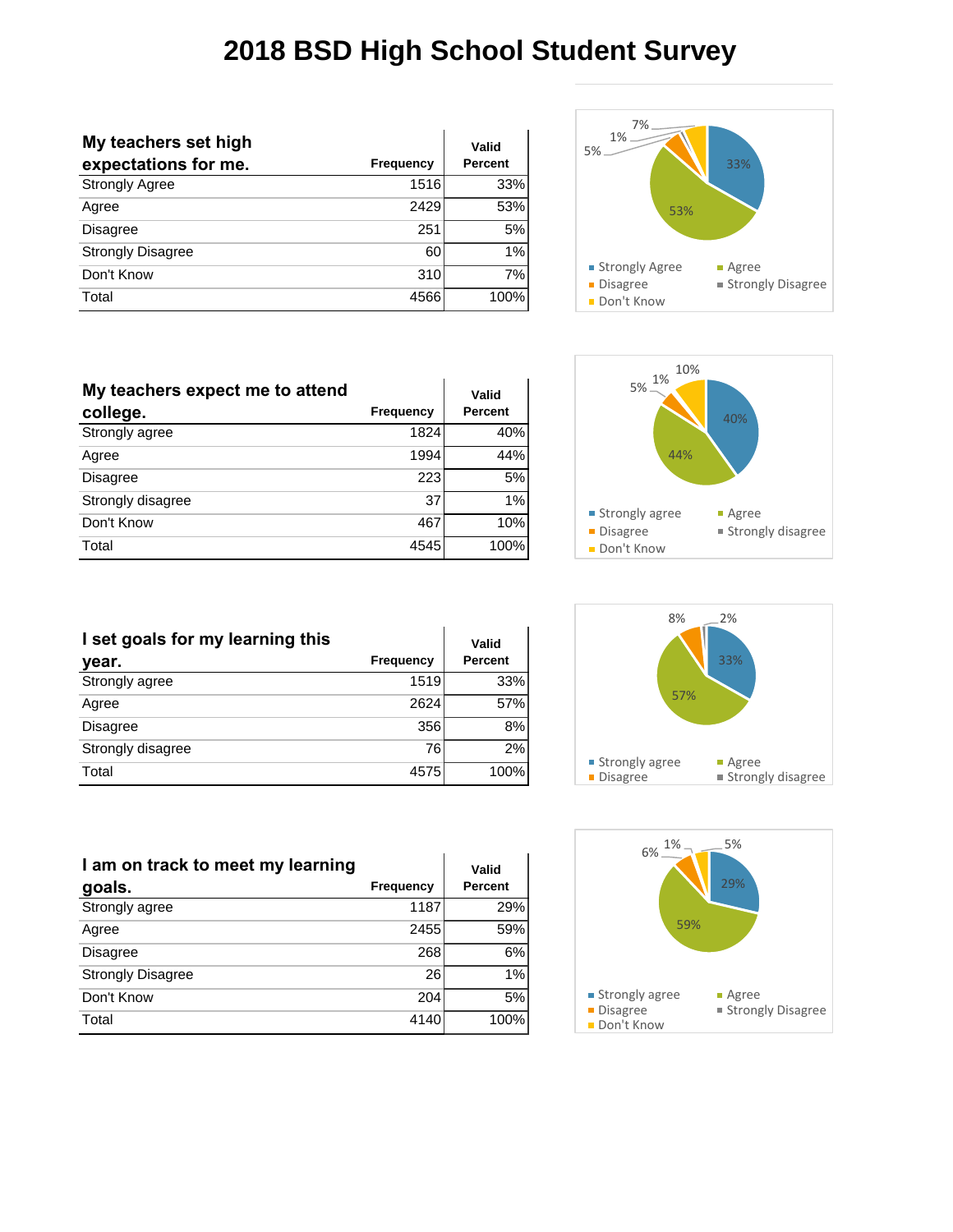| Early release has allowed me to<br>be better prepared for my |                  | Valid          |
|--------------------------------------------------------------|------------------|----------------|
| classes.                                                     | <b>Frequency</b> | <b>Percent</b> |
| Strongly agree                                               | 2203             | 49%            |
| Agree                                                        | 1595             | 35%            |
| <b>Disagree</b>                                              | 502              | 11%            |
| Strongly disagree                                            | 227              | 5%             |
| Total                                                        | 4527             | 100%           |





| My coursework is challenging for |           | Valid   |
|----------------------------------|-----------|---------|
| me.                              | Frequency | Percent |
| Strongly agree                   | 1203      | 26%     |
| Agree                            | 2631      | 58%     |
| <b>Disagree</b>                  | 630       | 14%     |
| <b>Strongly Disagree</b>         | 80        | 2%      |
| Total                            | 4544      | 100%    |

| In general, I receive personal<br>feedback from my teachers on<br>how I can improve my school |                  | Valid          |
|-----------------------------------------------------------------------------------------------|------------------|----------------|
| performance.                                                                                  | <b>Frequency</b> | <b>Percent</b> |
| Strongly agree                                                                                | 878              | 19%            |
| Agree                                                                                         | 2516             | 56%            |
| <b>Disagree</b>                                                                               | 968              | 21%            |
| Strongly disagree                                                                             | 171              | 4%             |
| Total                                                                                         | 4533             | 100%           |





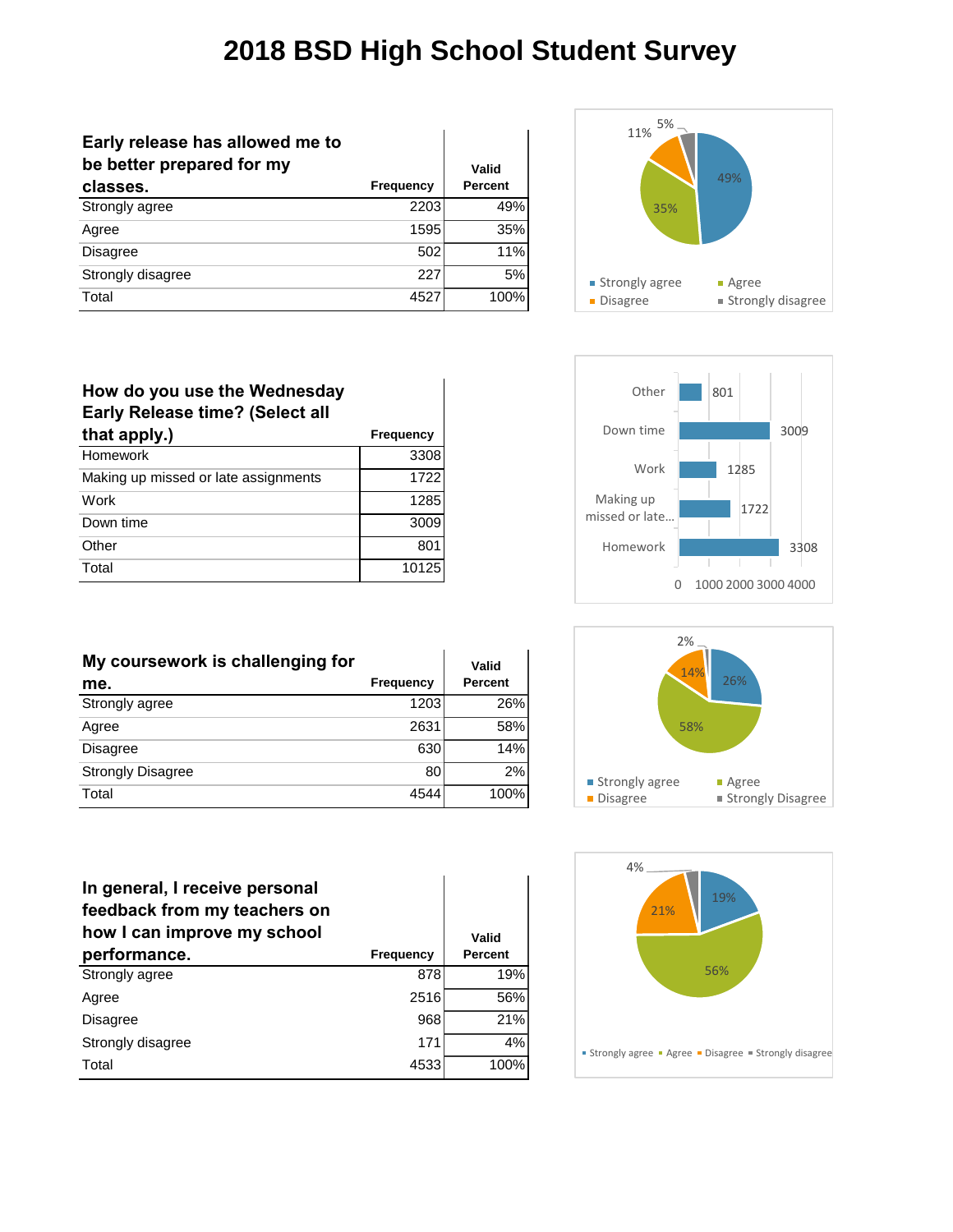| Staff members at my school treat                                                                      |                 |       |                 |                 |       |
|-------------------------------------------------------------------------------------------------------|-----------------|-------|-----------------|-----------------|-------|
| all students the same, no                                                                             | <b>Strongly</b> |       |                 | <b>Strongly</b> | Don't |
| matter                                                                                                | Agree           | Agree | <b>Disagree</b> | <b>Disagree</b> | Know  |
| Their race or language                                                                                | 43%             | 43%   | 8%              | 2%              | 4%    |
| Whether their parents are rich or poor                                                                | 46%             | 43%   | 4%              | 1%              | 5%    |
| Their religion                                                                                        | 46%             | 44%   | 4%              | 1%              | 5%    |
| Whether they are male or female                                                                       | 41%             | 43%   | 9%              | 3%              | 4%    |
| Their level of physical or mental ability                                                             | 37%             | 43%   | 11%             | 3%              | 6%    |
| Whether they are, or are perceived as,<br>heterosexual, gay, bisexual, transgender, or<br>questioning | 45%             | 42%   | 4%              | 2%              | 7%    |

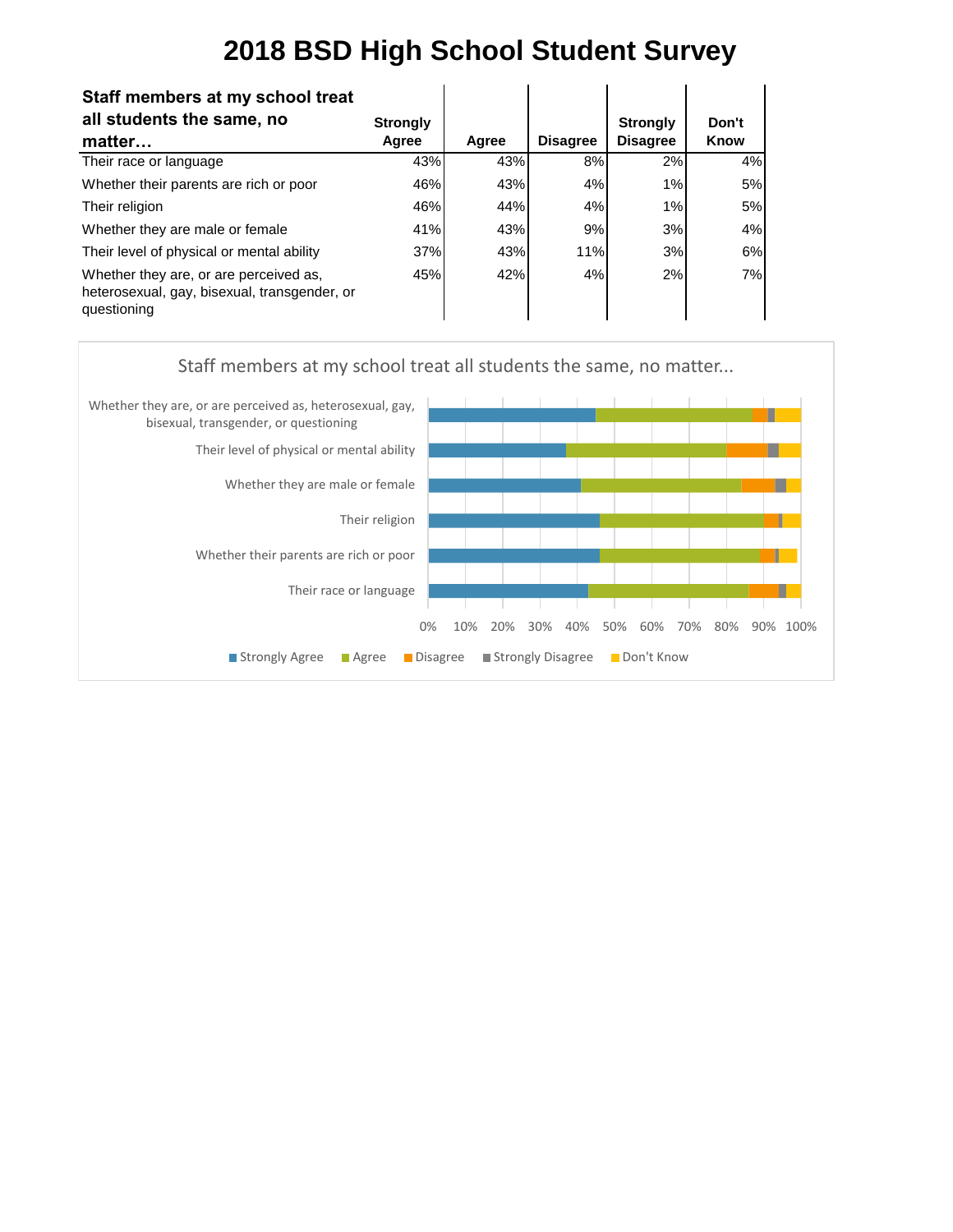| Students at my school treat all<br>students the same, no matter                                       | <b>Strongly</b><br>Agree | Agree | <b>Disagree</b> | <b>Strongly</b><br><b>Disagree</b> | Don't<br>Know |
|-------------------------------------------------------------------------------------------------------|--------------------------|-------|-----------------|------------------------------------|---------------|
| Their race or language                                                                                | 25%                      | 44%   | 21%             | 6%                                 | 5%            |
| Whether their parents are rich or poor                                                                | 24%                      | 44%   | 20%             | 6%                                 | 6%            |
| Their religion                                                                                        | 27%                      | 48%   | 15%             | 4%                                 | 6%            |
| Whether they are male or female                                                                       | 27%                      | 47%   | 17%             | 5%                                 | 5%            |
| Their level of physical or mental ability                                                             | 21%                      | 38%   | 26%             | 8%                                 | 7%            |
| Whether they are, or are perceived as,<br>heterosexual, gay, bisexual, transgender, or<br>questioning | 25%                      | 40%   | 21%             | 8%                                 | 8%            |



| I have been bullied at school this |           | Valid          |
|------------------------------------|-----------|----------------|
| year.                              | Frequency | <b>Percent</b> |
| A lot                              | 84        | 2%             |
| A little                           | 828       | 18%            |
| Not at all                         | 3569      | 80%            |
| Total                              | 4481      | 100%           |

| I have been bullied on the way to<br>or from school this year. | <b>Frequency</b> | Valid<br><b>Percent</b> |
|----------------------------------------------------------------|------------------|-------------------------|
| A lot                                                          | 43'              | 1%                      |
| A little                                                       | 194              | 4%                      |
| Not at all                                                     | 4241             | 95%                     |
| Total                                                          | 4478             | 100%                    |



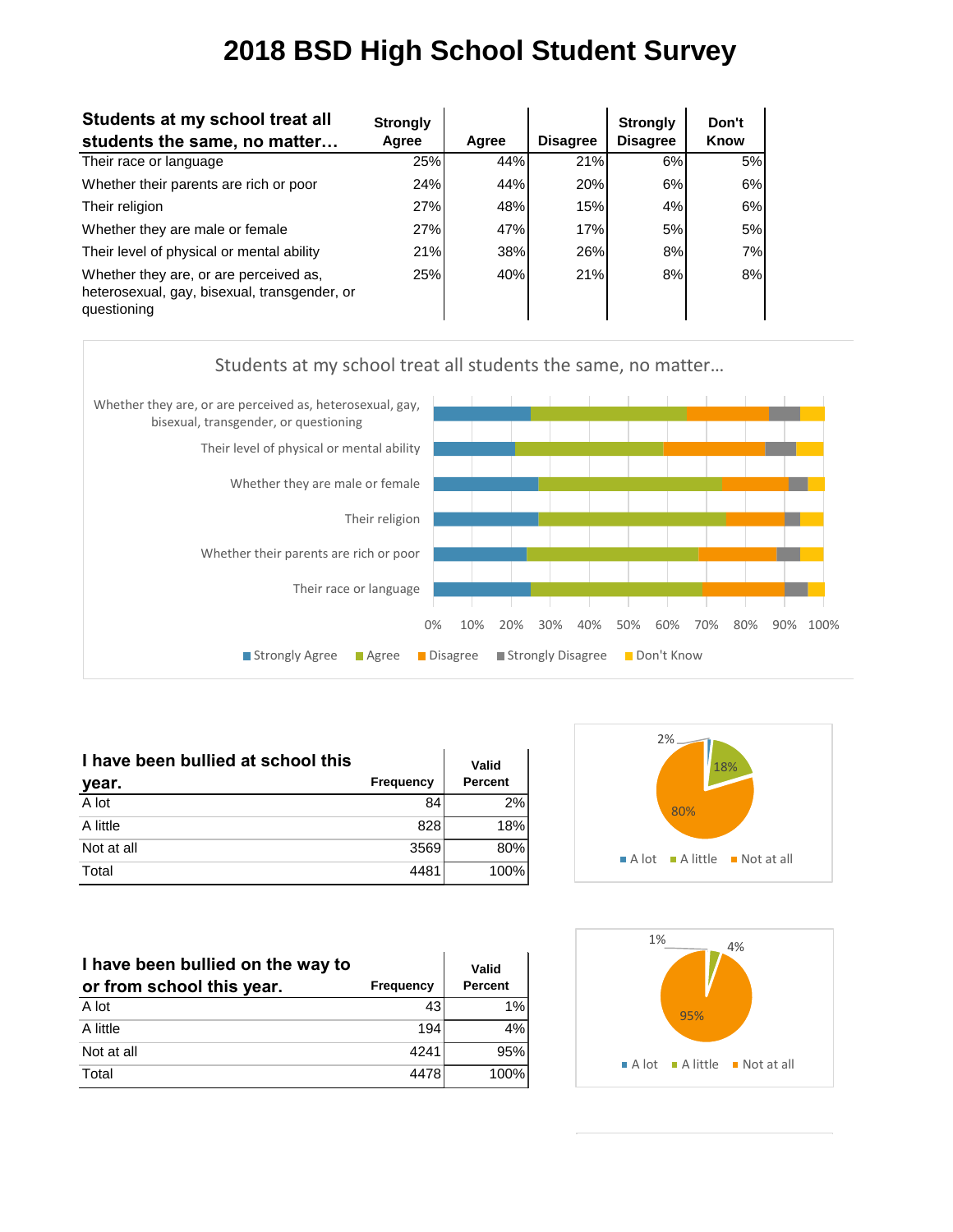**Valid Percent**

| I have been bullied online this |           | Valid   |
|---------------------------------|-----------|---------|
| year.                           | Frequency | Percent |
| A lot                           | 119       | 3%      |
| A little                        | 554       | 12%     |
| Not at all                      | 3811      | 85%     |
| Total                           | 4484      | 100%    |

Strongly agree 901 20% Agree 2891 65% Disagree 528 12% Strongly disagree 133 3% Total 4453 100%

**My school is clean and neat in** 

**general. Frequency**





| My school is clean and neat in |           | Valid   |
|--------------------------------|-----------|---------|
| the bathrooms.                 | Frequency | Percent |
| Strongly agree                 | 381       | 9%      |
| Agree                          | 1868      | 42%     |
| <b>Disagree</b>                | 1426      | 32%     |
| Strongly disagree              | 784       | 18%     |
| Total                          | 4459      | 100%    |



| How do you travel to school |                  | Valid   |
|-----------------------------|------------------|---------|
| most days?                  | <b>Frequency</b> | Percent |
| Walk                        | 503              | 11%     |
| <b>Bike</b>                 | 43               | 1%      |
| School bus                  | 1132             | 25%     |
| Drive alone                 | 1366             | 31%     |
| Car pool                    | 846              | 19%     |
| Public transportation       | 89               | 2%      |
| Combination of these        | 492              | 11%     |
| Total                       | 4471             | 100%    |

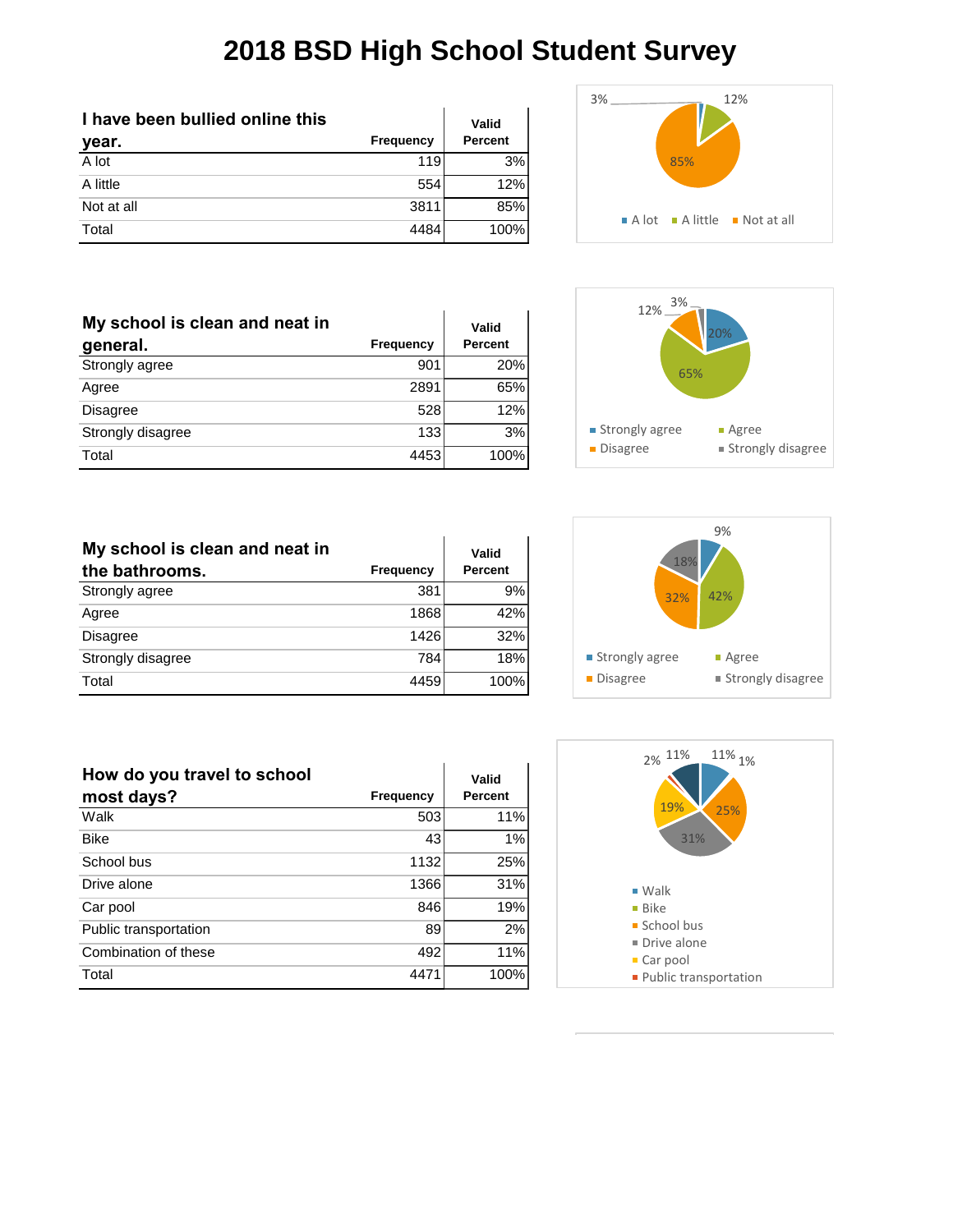$\mathbf{I}$ 

| How do you travel from school |           | Valid          |
|-------------------------------|-----------|----------------|
| most days?                    | Frequency | <b>Percent</b> |
| Walk                          | 703       | 16%            |
| <b>Bike</b>                   | 51        | 1%             |
| School bus                    | 1305      | 29%            |
| Drive alone                   | 1171      | 26%            |
| Car pool                      | 581       | 13%            |
| Public transportation         | 129       | 3%             |
| Combination of these          | 523       | 12%            |
| Total                         | 4463      | 100%           |



| Which affect your decision<br>whether to walk or bike to/ from |                  |
|----------------------------------------------------------------|------------------|
| school? (Select all that apply.)                               | <b>Frequency</b> |
| Distance                                                       | 2818             |
| Time                                                           | 2834             |
| Convenience of driving                                         | 1826             |
| Involvement in after-school activities or<br>work              | 1389             |
| Speed of traffic along route to school                         | 544              |
| Amount of traffic along route to school                        | 653              |
| Access to sidewalks and pathways                               | 688              |
| Safety of intersections                                        | 583              |
| Weather                                                        | 2035             |
| Total                                                          | 1337             |



#### **Technology**

| My school has the necessary<br>technology available to support |                  | Valid   |
|----------------------------------------------------------------|------------------|---------|
| my learning.                                                   | <b>Frequency</b> | Percent |
| Strongly agree                                                 | 1759             | 40%     |
| Agree                                                          | 2393             | 54%     |
| <b>Disagree</b>                                                | 225              | 5%      |
| Strongly disagree                                              | 59               | 1%      |
| Total                                                          | 4436             | 100%    |

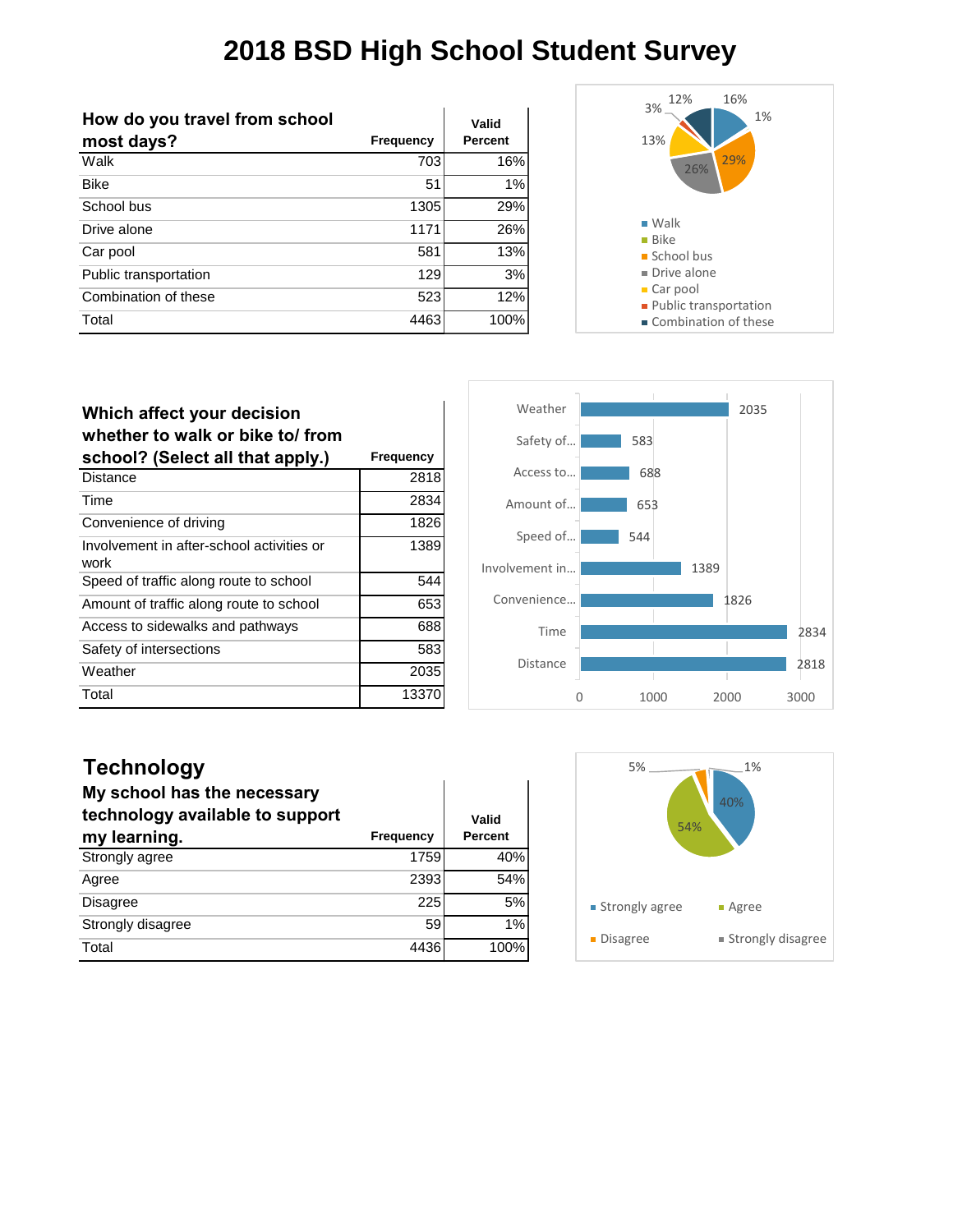| How are you able to access the                            |           |
|-----------------------------------------------------------|-----------|
| internet outside of school?                               | Frequency |
| Internet connection at home                               | 4198      |
| Mobile phone/ Hot spot                                    | 2279      |
| Public library                                            | 1194      |
| Coffee shops/restaurants                                  | 1225      |
| Friends' houses                                           | 1203      |
| I am not able to access the internet outside<br>of school | 65        |
| Other                                                     | 49        |
| Total                                                     |           |



| How often do you receive<br>homework assignments that<br>require internet access? | <b>Frequency</b> | Valid<br><b>Percent</b> |
|-----------------------------------------------------------------------------------|------------------|-------------------------|
| Daily                                                                             | 2426             | 55%                     |
| Weekly                                                                            | 1617             | 36%                     |
| Monthly                                                                           | 221              | 5%                      |
| Less than monthly                                                                 | 116              | 3%                      |
| Never                                                                             | 52               | 1%                      |
| Total                                                                             | 4432             | 100%                    |



| How often are you unable to<br>complete homework<br>assignments because you cannot |                  | Valid          |
|------------------------------------------------------------------------------------|------------------|----------------|
| access the internet?                                                               | <b>Frequency</b> | <b>Percent</b> |
| Daily                                                                              | 129              | 3%             |
| Weekly                                                                             | 240              | 5%             |
| Monthly                                                                            | 266              | 6%             |
| Less than monthly                                                                  | 994              | 22%            |
| Never                                                                              | 2793             | 63%            |
| Total                                                                              | 4422             | 100%           |

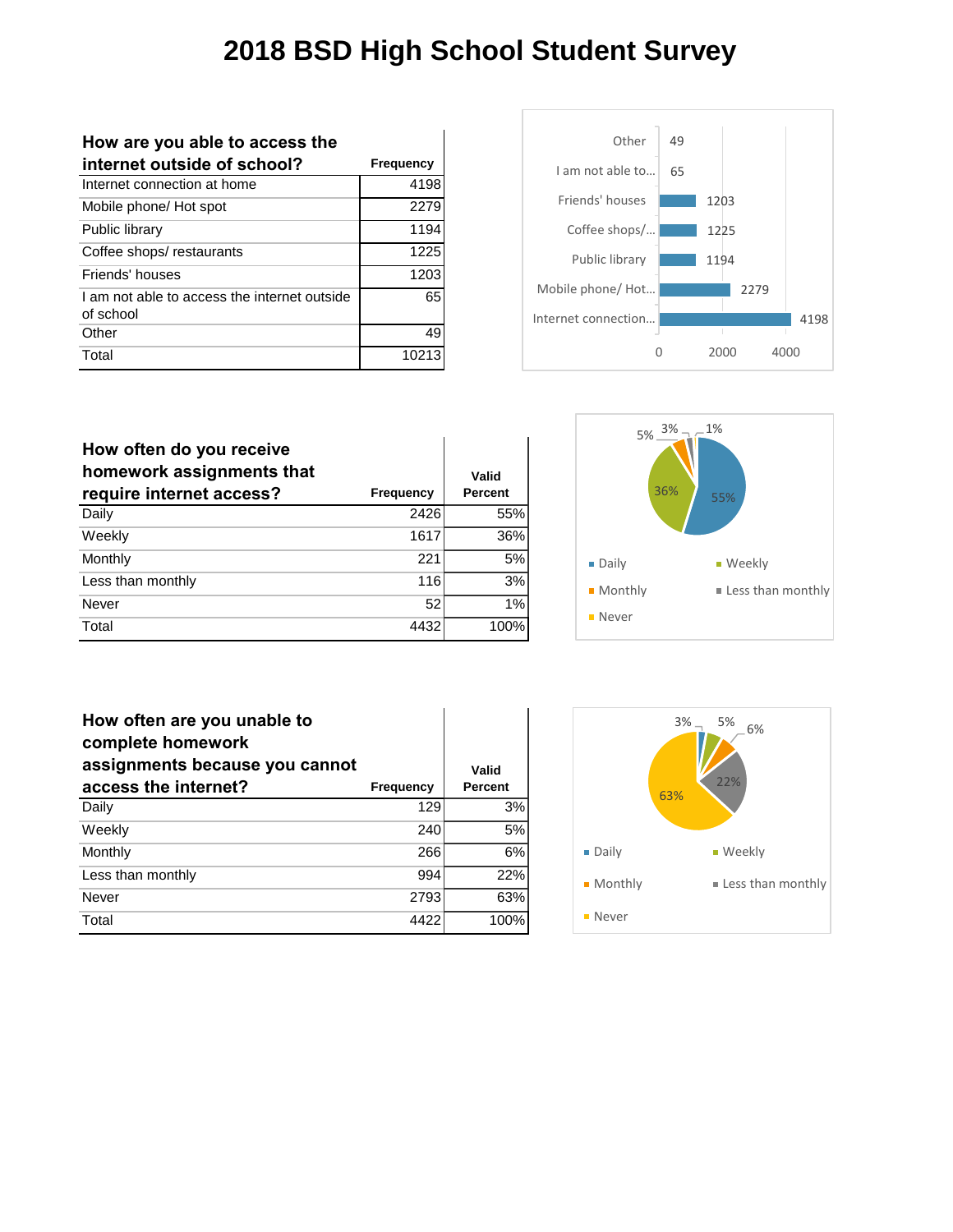| <b>Science: My teacher asks</b><br>questions that have more than |                  | Valid          |
|------------------------------------------------------------------|------------------|----------------|
| one answer.                                                      | <b>Frequency</b> | <b>Percent</b> |
| Very often                                                       | 771              | 21%            |
| Often                                                            | 1420             | 38%            |
| Sometimes                                                        | 1142             | 31%            |
| Seldom/Not often                                                 | 282              | 8%             |
| Almost Never                                                     | 90               | 2%             |
| Total                                                            | 3705             | 100%           |



| Science: My teacher asks me to<br>give reasons for my answers. | <b>Frequency</b> | Valid<br><b>Percent</b> |
|----------------------------------------------------------------|------------------|-------------------------|
| Very often                                                     | 1404             | 38%                     |
| Often                                                          | 1635             | 44%                     |
| Sometimes                                                      | 509              | 14%                     |
| Seldom/Not often                                               | 119              | 3%                      |
| <b>Almost Never</b>                                            | 42               | 1%                      |
| Total                                                          | 3709             | 100%                    |

| <b>Science: My teacher encourages</b><br>me to ask questions. | <b>Frequency</b> | Valid<br><b>Percent</b> |
|---------------------------------------------------------------|------------------|-------------------------|
| Very often                                                    | 1236             | 33%                     |
| Often                                                         | 1403             | 38%                     |
| Sometimes                                                     | 669              | 18%                     |
| Seldom/Not often                                              | 260              | 7%                      |
| <b>Almost Never</b>                                           | 124              | 3%                      |
| Total                                                         | 3692             | 100%                    |

| Science: I talk to my classmates<br>about how to solve problems. | <b>Frequency</b> | Valid<br>Percent |
|------------------------------------------------------------------|------------------|------------------|
| Very often                                                       | 1340             | 36%              |
| Often                                                            | 1378             | 37%              |
| Sometimes                                                        | 653              | 18%              |
| Seldom/Not often                                                 | 207              | 6%               |
| <b>Almost Never</b>                                              | 121              | 3%               |
| Total                                                            | 3699             | 100%             |





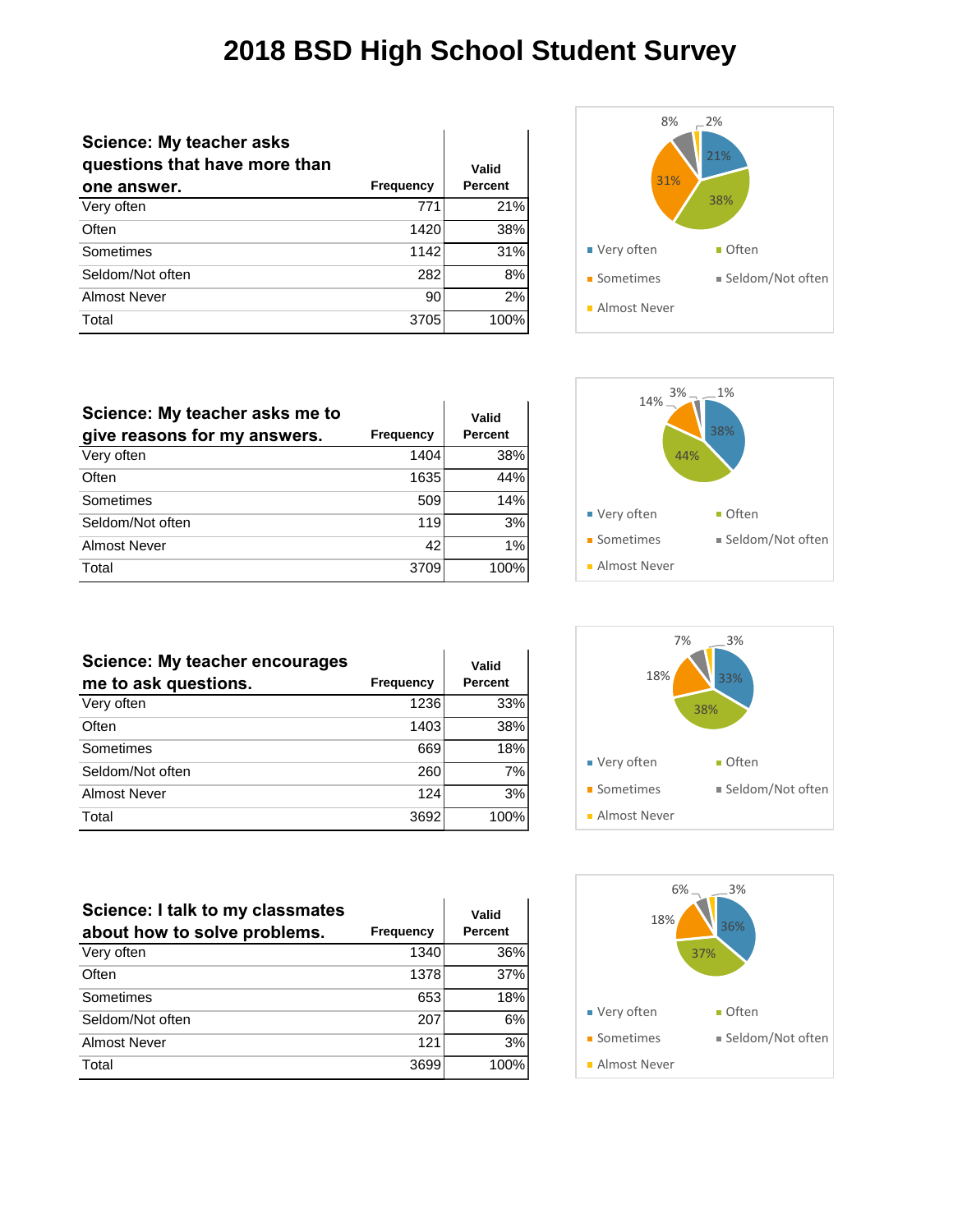| Science: I memorize science<br>facts, formulas, and principles. | Frequency | Valid<br><b>Percent</b> |
|-----------------------------------------------------------------|-----------|-------------------------|
|                                                                 |           |                         |
| Very often                                                      | 1059      | 29%                     |
| Often                                                           | 1475      | 40%                     |
| Sometimes                                                       | 839       | 23%                     |
| Seldom/Not often                                                | 216       | 6%                      |
| Almost Never                                                    | 115       | 3%                      |
| Total                                                           | 3704      | 100%                    |



| Science: I listen to the teacher<br>give a lecture or presentation for<br>the whole class. | <b>Frequency</b> | Valid<br>Percent |
|--------------------------------------------------------------------------------------------|------------------|------------------|
| Very often                                                                                 | 1372             | 37%              |
| Often                                                                                      | 1552             | 42%              |
| Sometimes                                                                                  | 533              | 14%              |
| Seldom/Not often                                                                           | 155              | 4%               |
| Almost Never                                                                               | 94               | 3%               |
| Total                                                                                      | 3706             | 100%             |

| Science: I learn from my |           | Valid   |
|--------------------------|-----------|---------|
| classmates.              | Frequency | Percent |
| Very often               | 1043      | 28%     |
| Often                    | 1434      | 39%     |
| Sometimes                | 798       | 22%     |
| Seldom/Not often         | 281       | 8%      |
| <b>Almost Never</b>      | 134       | 4%      |
| Total                    | 3690      | 100%    |

| Science: I use information to |           | Valid   |
|-------------------------------|-----------|---------|
| support my answers.           | Frequency | Percent |
| Very often                    | 1419      | 38%     |
| Often                         | 1738      | 47%     |
| Sometimes                     | 458       | 12%     |
| Seldom/Not often              | 48        | 1%      |
| Almost Never                  | 24        | 1%      |
| Total                         | 3687      | 100%    |





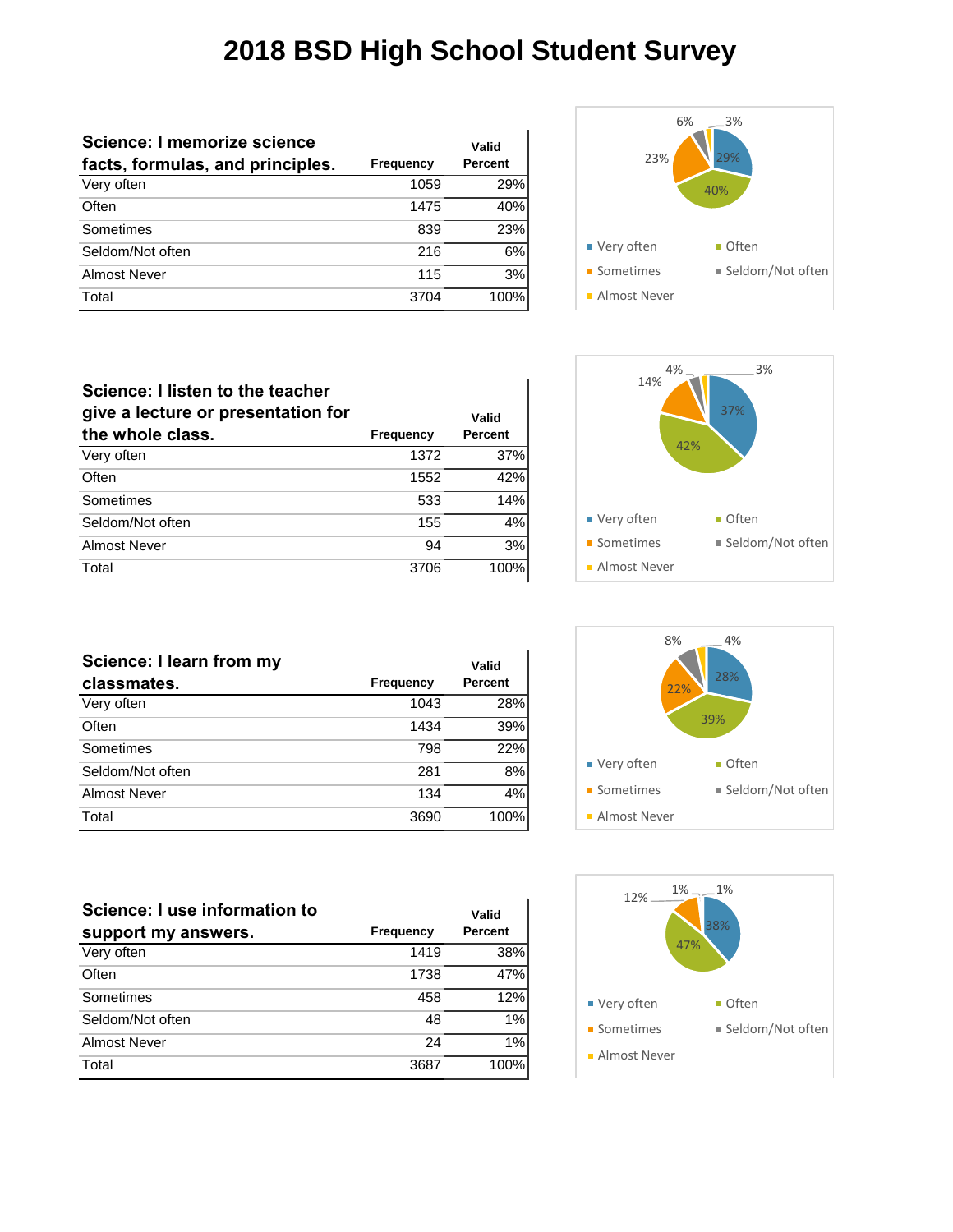| Science: I read our textbooks<br>and other resource materials. | Frequency | Valid<br><b>Percent</b> |
|----------------------------------------------------------------|-----------|-------------------------|
|                                                                |           |                         |
| Very often                                                     | 825       | 22%                     |
| Often                                                          | 1303      | 35%                     |
| Sometimes                                                      | 915       | 25%                     |
| Seldom/Not often                                               | 419       | 11%                     |
| <b>Almost Never</b>                                            | 240       | 6%                      |
| Total                                                          | 3702      | 100%                    |



| Science: We relate what we are<br>learning to our daily lives. | Frequency | Valid<br><b>Percent</b> |
|----------------------------------------------------------------|-----------|-------------------------|
| Very often                                                     | 770       | 21%                     |
| Often                                                          | 1222      | 33%                     |
| Sometimes                                                      | 1066      | 29%                     |
| Seldom/Not often                                               | 399       | 11%                     |
| Almost Never                                                   | 232       | 6%                      |
| Total                                                          | 3689      | 100%                    |



| Science: We connect what we<br>are studying to current events or<br>real-world problems. | Frequency | Valid<br><b>Percent</b> |
|------------------------------------------------------------------------------------------|-----------|-------------------------|
| Very often                                                                               | 769       | 21%                     |
| Often                                                                                    | 1218      | 33%                     |
| Sometimes                                                                                | 1001      | 27%                     |
| Seldom/Not often                                                                         | 454       | 12%                     |
| Almost Never                                                                             | 240       | 7%                      |
| Total                                                                                    | 3682      | 100%                    |



| Science: I don't see a connection<br>between what we are studying<br>and my life outside of school. | <b>Frequency</b> | Valid<br>Percent |
|-----------------------------------------------------------------------------------------------------|------------------|------------------|
| Very often                                                                                          | 472              | 13%              |
| Often                                                                                               | 692              | 19%              |
| Sometimes                                                                                           | 1040             | 28%              |
| Seldom/Not often                                                                                    | 897              | 24%              |
| Almost Never                                                                                        | 575              | 16%              |

Total 3676 100%

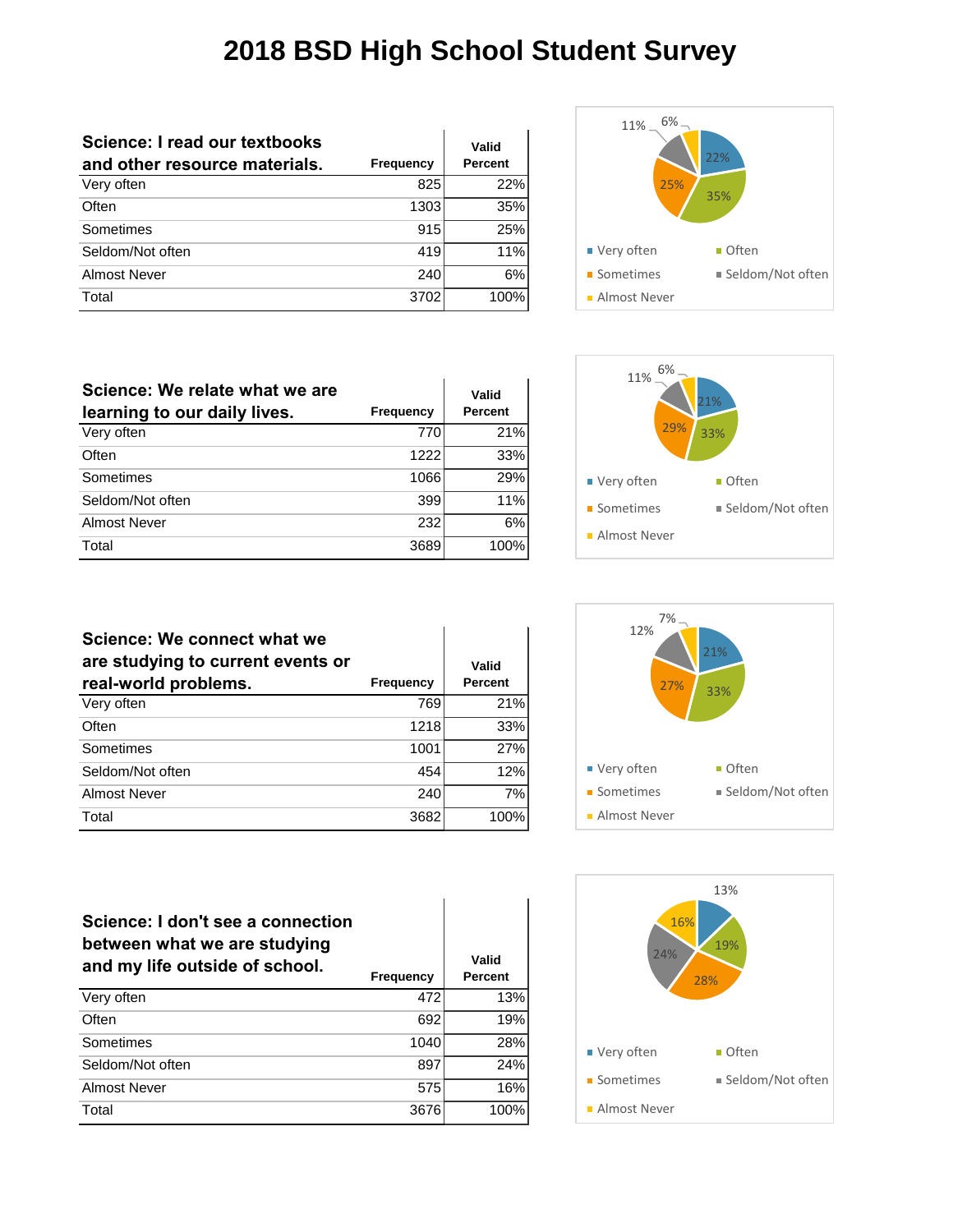| <b>Science: My teacher encourages</b><br>me to use real-world examples in |                  | Valid   |
|---------------------------------------------------------------------------|------------------|---------|
| my thinking.                                                              | <b>Frequency</b> | Percent |
| Very often                                                                | 772              | 21%     |
| Often                                                                     | 1326             | 36%     |
| Sometimes                                                                 | 954              | 26%     |
| Seldom/Not often                                                          | 425              | 12%     |
| Almost Never                                                              | 191              | 5%      |
| Total                                                                     | 3668             | 100%    |



| Science: I don't think what we<br>are studying is important outside<br>of school. | <b>Frequency</b> | Valid<br><b>Percent</b> |
|-----------------------------------------------------------------------------------|------------------|-------------------------|
| Very often                                                                        | 455              | 12%                     |
| Often                                                                             | 669              | 18%                     |
| Sometimes                                                                         | 980              | 27%                     |
| Seldom/Not often                                                                  | 847              | 23%                     |
| Almost Never                                                                      | 723              | 20%                     |
| Total                                                                             | 3674             | 100%                    |



| Science: I think what we are<br>learning is related to my life<br>outside of school. | Frequency | Valid<br><b>Percent</b> |
|--------------------------------------------------------------------------------------|-----------|-------------------------|
| Very often                                                                           | 710       | 19%                     |
| Often                                                                                | 1125      | 31%                     |
| Sometimes                                                                            | 1084      | 30%                     |
| Seldom/Not often                                                                     | 479       | 13%                     |
| Almost Never                                                                         | 269       | 7%                      |
| Total                                                                                | 3667      | 100%                    |

| $7%$ .<br>13%<br>30% | 19%<br>31%           |
|----------------------|----------------------|
| ■ Very often         | $\blacksquare$ Often |
| • Sometimes          | ■ Seldom/Not often   |
| Almost Never         |                      |
|                      |                      |

| <b>Science: My teacher provides</b><br>feedback on how well I am doing. | <b>Frequency</b> | Valid<br><b>Percent</b> |
|-------------------------------------------------------------------------|------------------|-------------------------|
| Very often                                                              | 894              | 24%                     |
| Often                                                                   | 1447             | 39%                     |
| Sometimes                                                               | 895              | 24%                     |
| Seldom/Not often                                                        | 295              | 8%                      |
| Almost Never                                                            | 162              | 4%                      |
| Total                                                                   | 3693             | 100%                    |

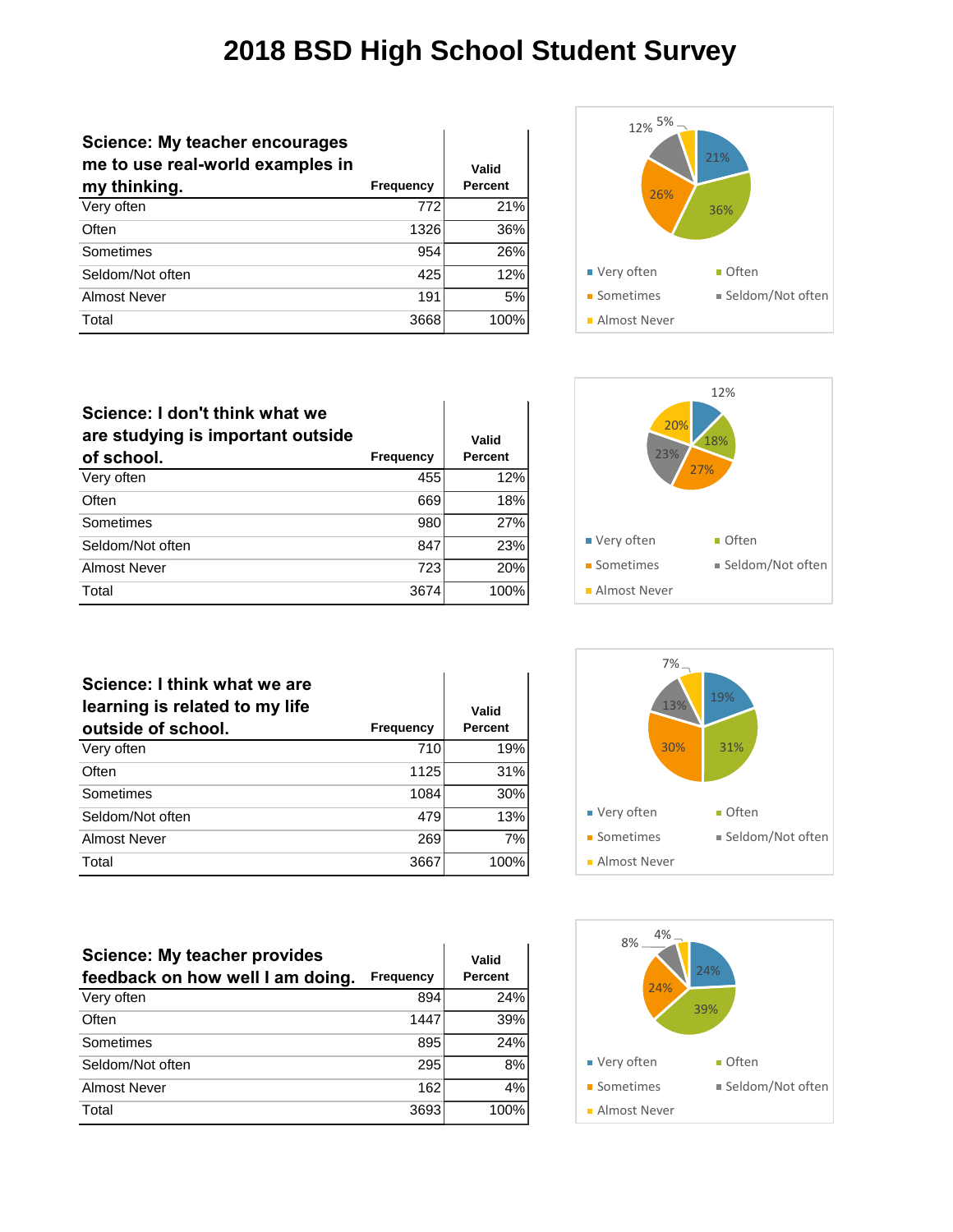| Science: My teacher helps me<br>understand my work so I can do |                  | Valid          |
|----------------------------------------------------------------|------------------|----------------|
| better.                                                        | <b>Frequency</b> | <b>Percent</b> |
| Very often                                                     | 992              | 27%            |
| Often                                                          | 1464             | 40%            |
| Sometimes                                                      | 770              | 21%            |
| Seldom/Not often                                               | 297              | 8%             |
| Almost Never                                                   | 164              | 4%             |
| Total                                                          | 3687             | 100%           |



| Science: I understand what is |           | Valid   |
|-------------------------------|-----------|---------|
| expected of me.               | Frequency | Percent |
| Very often                    | 1244      | 34%     |
| Often                         | 1723      | 47%     |
| Sometimes                     | 537       | 15%     |
| Seldom/Not often              | 111       | 3%      |
| <b>Almost Never</b>           | 65        | 2%      |
| Total                         | 3680      | 100%    |

| Science: My teacher clearly<br>explains what I should be<br>learning. | <b>Frequency</b> | Valid<br><b>Percent</b> |
|-----------------------------------------------------------------------|------------------|-------------------------|
| Very often                                                            | 1115             | 30%                     |
| Often                                                                 | 1541             | 42%                     |
| Sometimes                                                             | 697              | 19%                     |
| Seldom/Not often                                                      | 200              | 5%                      |
| Almost Never                                                          | 126              | 3%                      |
| Total                                                                 | 3679             | 100%                    |

ï







| Science: My teacher only gives<br>us tests at the end of the unit we |           | Valid   |
|----------------------------------------------------------------------|-----------|---------|
| are studying.                                                        | Frequency | Percent |
| Very often                                                           | 1197      | 32%     |
| Often                                                                | 1352      | 37%     |
| Sometimes                                                            | 678       | 18%     |
| Seldom/Not often                                                     | 266       | 7%      |
| Almost Never                                                         | 192       | 5%      |
| Total                                                                | 3685      | 100%    |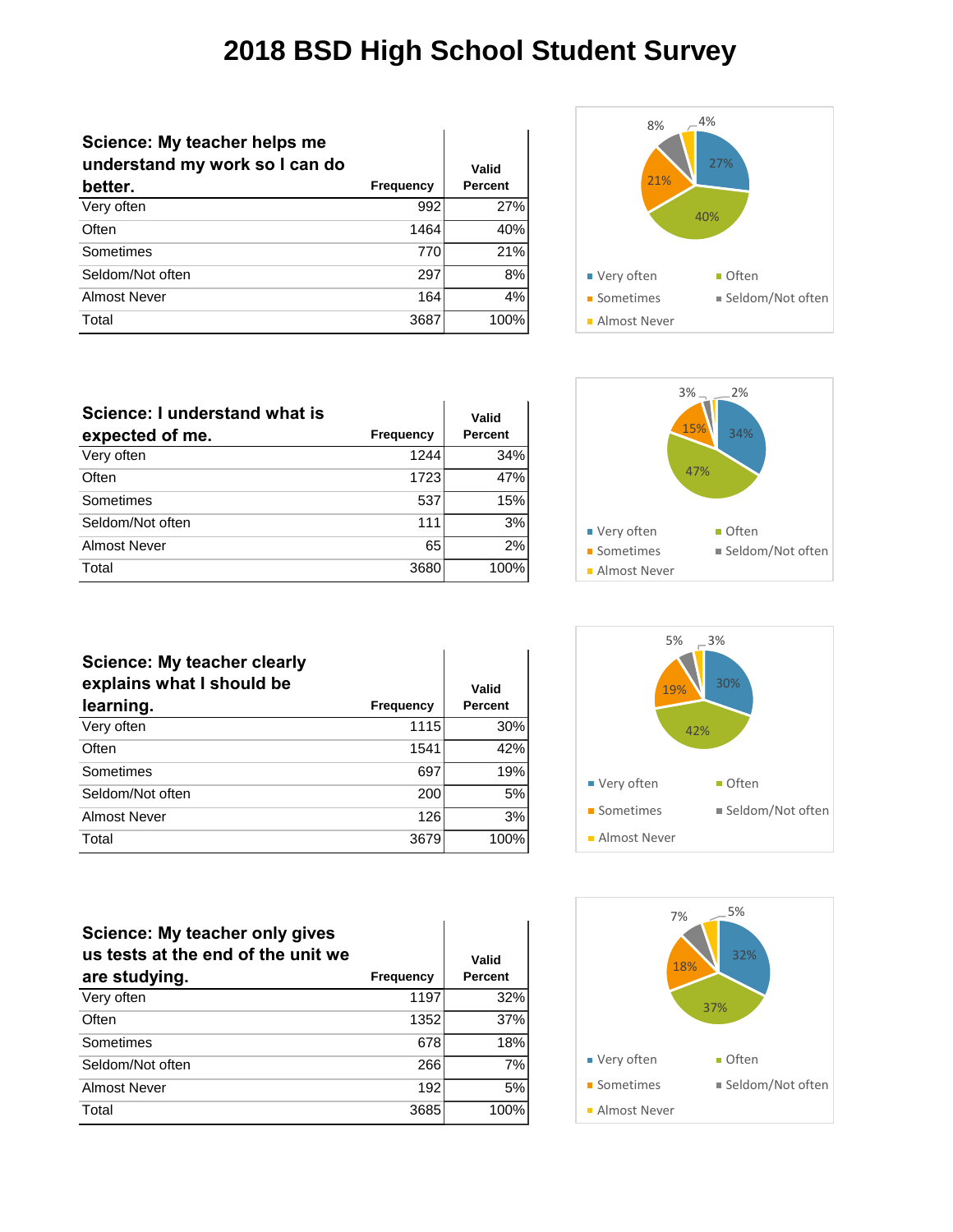| Science: If I don't understand<br>something, I know I'll have a<br>chance to ask questions about it. | Frequency | Valid<br><b>Percent</b> |
|------------------------------------------------------------------------------------------------------|-----------|-------------------------|
| Very often                                                                                           | 1353      | 37%                     |
| Often                                                                                                | 1403      | 39%                     |
| Sometimes                                                                                            | 667       | 18%                     |
| Seldom/Not often                                                                                     | 168       | 5%                      |
| Almost Never                                                                                         | 52        | 1%                      |
| Total                                                                                                | 3643      | 100%                    |



#### **High School Experiences**

| I have participated in the          |           |  |
|-------------------------------------|-----------|--|
| following career-related            |           |  |
| experiences: (Select all that       |           |  |
| apply.)                             | Frequency |  |
| Apprenticeship                      | 228       |  |
| Job shadow                          | 815       |  |
| Internship                          | 383       |  |
| Community service/ Service learning | 2763      |  |
| None of these                       | 1186      |  |
| Total                               | 5375      |  |





#### **I am involved in the following after-school activities: (Select all that apply.) Frequency**

| .                               |      |
|---------------------------------|------|
| Athletics, school-sponsored     | 1488 |
| Athletics, non-school-sponsored | 1086 |
| Community service               | 1350 |
| Student leadership              | 405  |
| Extra-curricular activities     | 1788 |
| Other                           | 674  |
| None                            | 917  |
| Total                           |      |